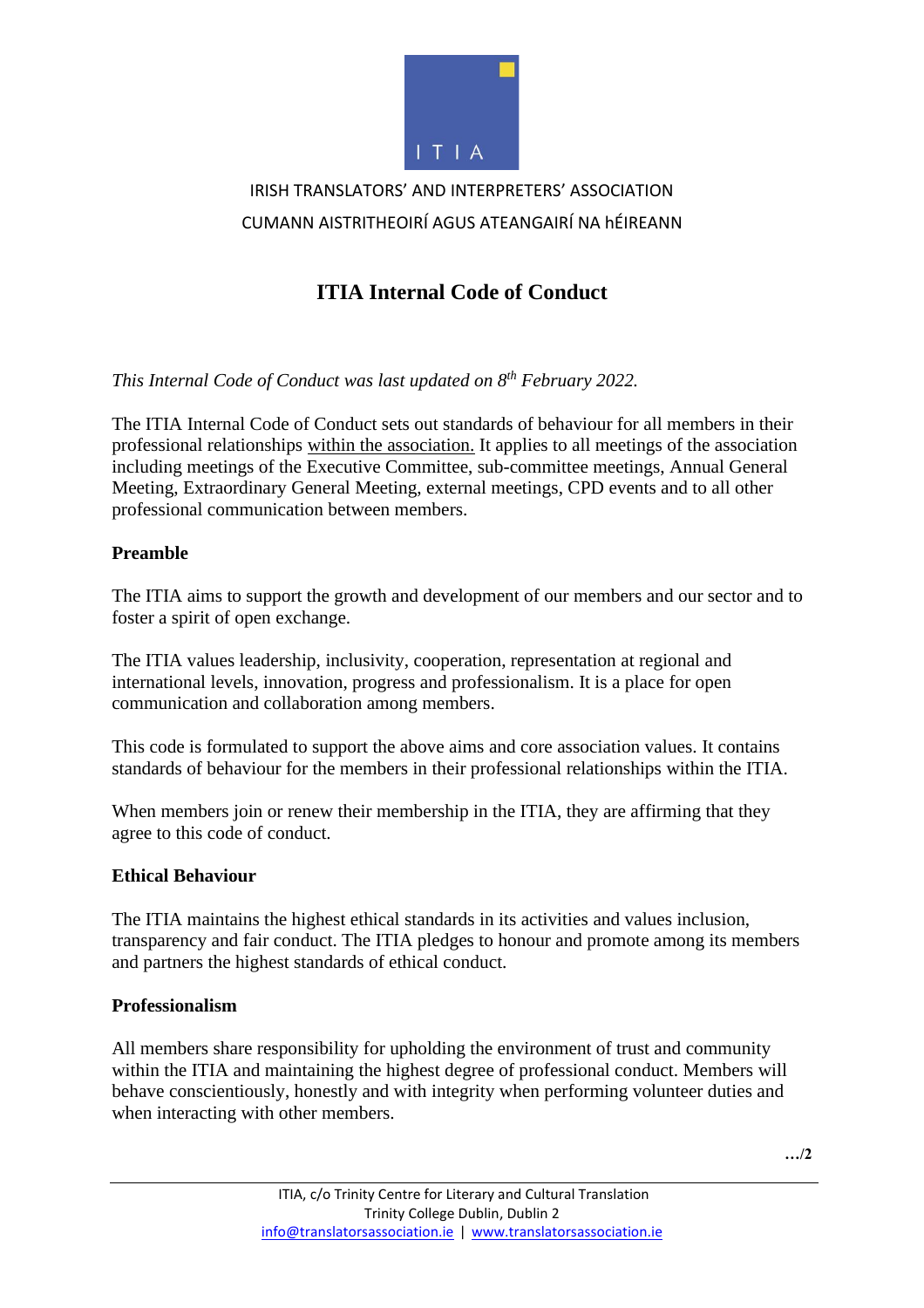

# IRISH TRANSLATORS' AND INTERPRETERS' ASSOCIATION CUMANN AISTRITHEOIRÍ AGUS ATEANGAIRÍ NA hÉIREANN

#### **Conflicts of Interest**

Members will not use their positions, roles or membership for their own personal advantage. Executive Committee and sub-committee members will declare any potential conflicts of interest to the Executive Committee.

#### **Confidential Information**

Members will uphold trust and confidentiality regarding information disclosed in memberonly forums and/or in the course of other member communications. Each member agrees that such information is to be considered confidential and does not become the property of the member. Members agree to maintain the confidentiality of all confidential information using the same degree of care they use to protect their own confidential information.

#### **Meetings:**

- Meetings are inclusive and members are expected to be polite and respectful to each other.
- Members do not cause offence to others.
- Members allow others to participate in meetings.
- Members do not insult or demean others in any way.
- Members treat each other as equals and avoid being discriminatory towards others.
- Members are mindful of others whose first language is not English.
- Members respect the authority of the chair.
- If members wish to raise items of any other business, this should be done with the honorary secretary before the meeting.
- Members will focus on issues rather than singling out individuals for criticism.
- At meetings, only one person speaks at a time. If there is an issue with two people speaking, the chairperson decides who shall speak.
- Members respect the agenda and do not bring up side issues.
- Voters respect the majority decision.
- It is the responsibility of the chair with the assistance and co-operation of all members to ensure that the Internal Code of Conduct is adhered to during meetings.